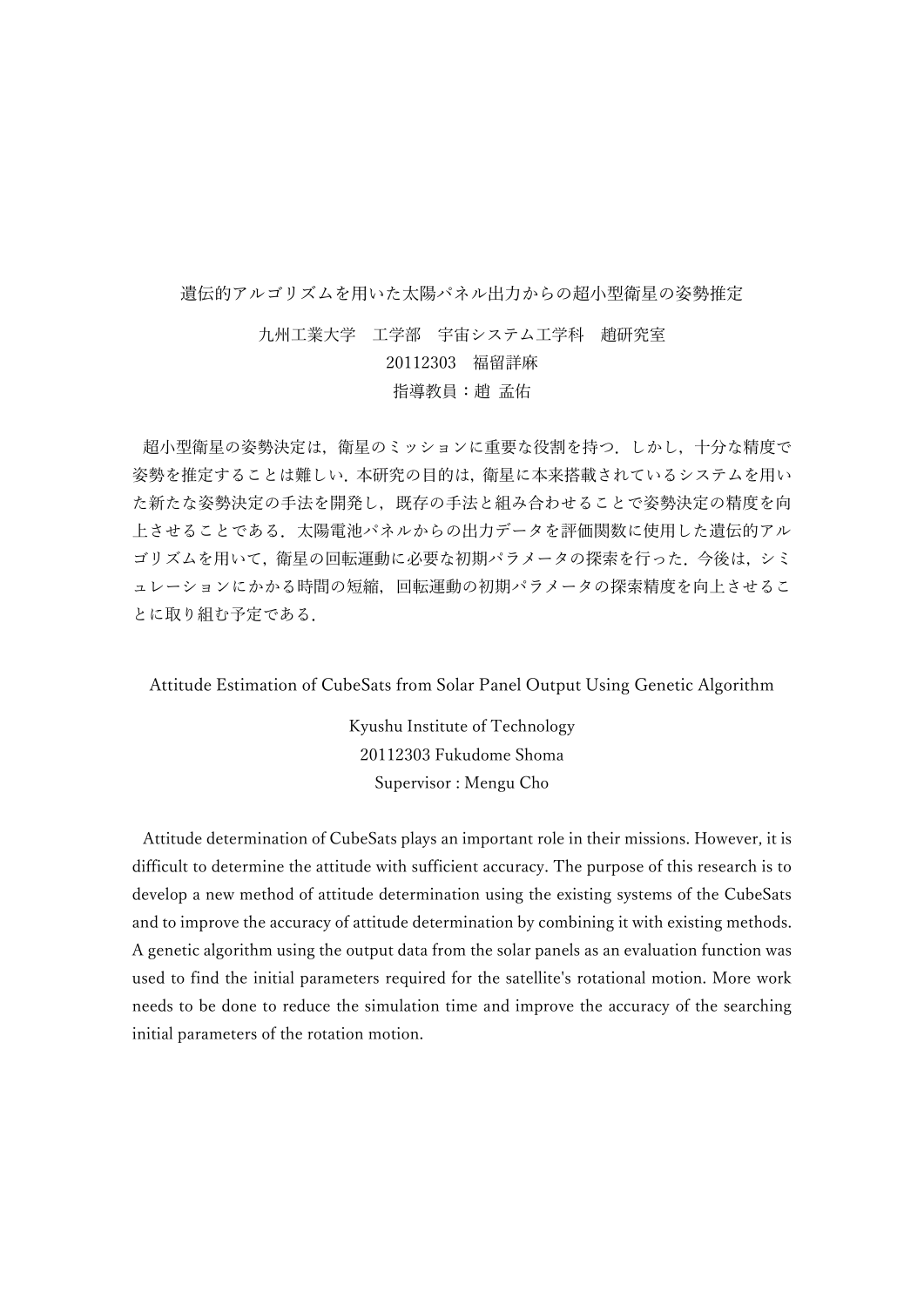目次

| 第1章                                          | 序論       |                                | 4              |  |
|----------------------------------------------|----------|--------------------------------|----------------|--|
| 1.1                                          | 研究背景     |                                | $\overline{4}$ |  |
|                                              | 1.1.1    | 人工衛星の姿勢制御                      | $\overline{4}$ |  |
|                                              | 1.1.2    | 超小型衛星                          | $\overline{4}$ |  |
|                                              | 1.1.3    | BIRDS の姿勢制御系                   | $\overline{4}$ |  |
| 1.2                                          | 先行研究     |                                | 5              |  |
|                                              | 1.2.1    | 太陽センサ                          | 5              |  |
| 1.3                                          | 研究目的     |                                | 6              |  |
|                                              | 1.3.1    | 従来の超小型衛星の姿勢決定法の問題点             | 6              |  |
|                                              | 1.3.2    | 太陽電池パネルを用いた姿勢推定                | $\overline{7}$ |  |
| 第2章                                          | 研究手法     |                                | $\overline{7}$ |  |
| 2.1                                          |          | 遺伝的アルゴリズム                      | 8              |  |
| 2.2                                          | 衛星の回転運動  |                                | 9              |  |
|                                              | 2.2.1    | 座標系                            | 9              |  |
|                                              | 2.2.2    | 衛星のキネマティクス                     | 11             |  |
| 2.2.3                                        |          | 衛星のダイナミクス                      | 11             |  |
| 2.2.4                                        |          | 衛星の回転運動のシミュレーション               | 12             |  |
| 遺伝的アルゴリズムを用いた太陽電池パネル出力からの超小型衛星の姿勢推定13<br>2.3 |          |                                |                |  |
|                                              | 2.3.1    | 太陽ベクトルの算出                      | 13             |  |
|                                              | 2.3.2    | 各太陽電池パネルの法線ベクトルの計算             | 14             |  |
| 2.3.3                                        |          | 各太陽電池パネル面を流れる電流値推移のシミュレーション 14 |                |  |
|                                              | 2.3.4    | 遺伝的アルゴリズムにおける操作                | 14             |  |
|                                              | 2.3.5    | 遺伝的アルゴリズムで操作するパラメータ            | 16             |  |
|                                              | 2.3.6    | 評価値の計算方法                       | 17             |  |
|                                              | 第3章 解析結果 |                                | 19             |  |
| 3.1                                          | 解析条件     |                                | 19             |  |
| 3.2                                          | 解析結果     |                                | 20             |  |
|                                              | 3.2.1    | 実験1                            | 20             |  |
|                                              | 3.2.2    | 実験2                            | 27             |  |
|                                              | 3.2.3    | 実験3                            | 33             |  |
| 3.2.4                                        |          | 実験 4                           | 39             |  |
| 第4章                                          | 考察       |                                | 45             |  |
| 4.1                                          |          | 実行時間について                       | 45             |  |
| 4.2                                          |          | 実験結果について                       | 47             |  |